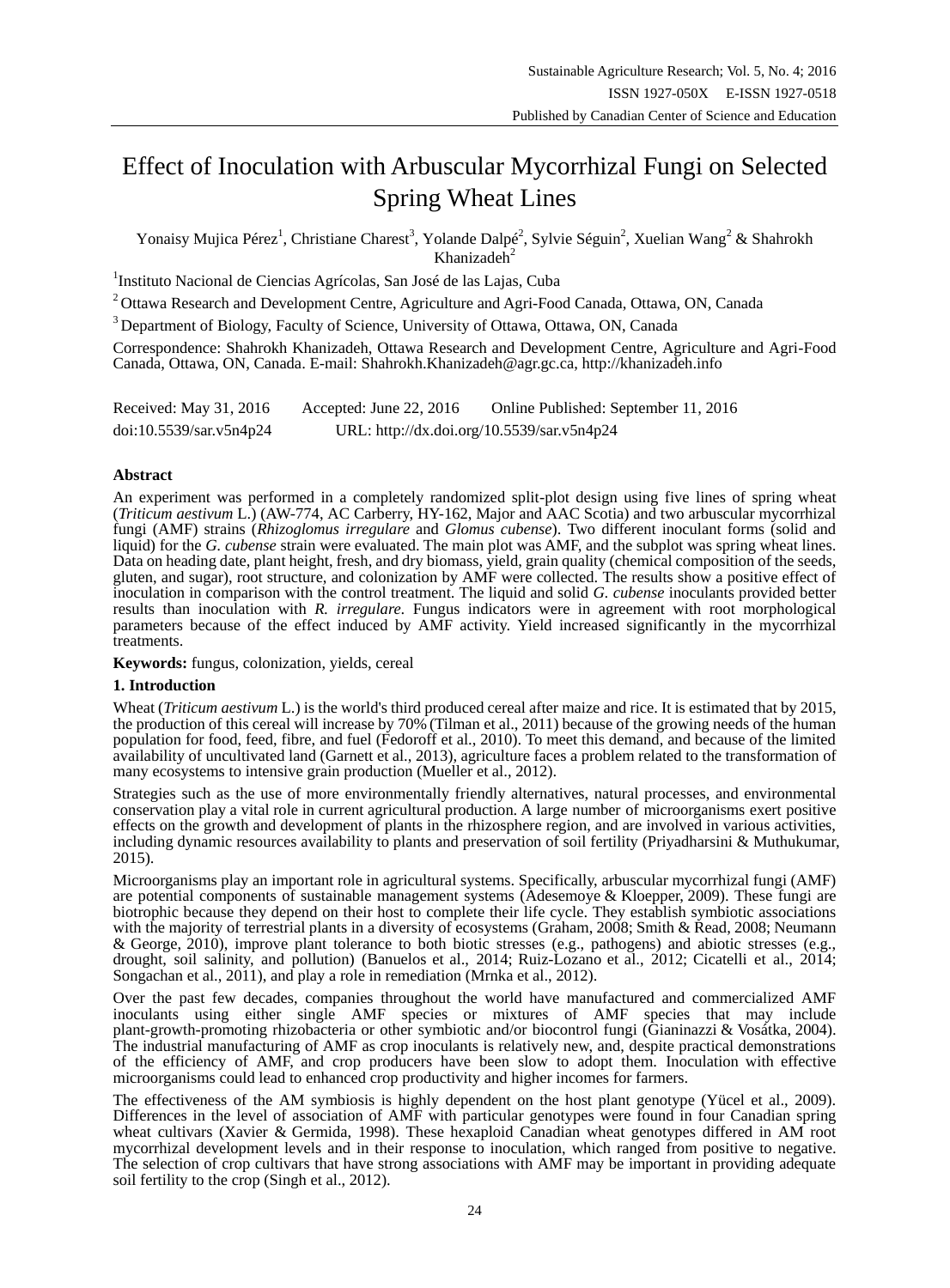The aim of this study was therefore to evaluate the influence of AMF on biomass, root morphology and yield in spring wheat lines.

## **2. Materials and Methods**

### *2.1 Arbuscular Mycorrhizal Fungi Strain*

Two granular inoculants were applied at seeding as follows: 20 g of *Rhizoglomus irregulare* (MYKE PRO commercial inoculants; 1-propagule/g)*,* or 1 g of *Glomus cubense* (living culture of the type-specimen DAOM 241198; 1000-spores/g) per pot. Liquid *G. cubense* inoculant (20-spores/mL) obtained from the National Institute of Agricultural Science in Cuba (Fernández et al., 2004) was applied, through water irrigation, 7 d after seed germination (25-mL per pot). Controls plants were not inoculated.

#### *2.2 Experimental Design and Plant Material*

This experiment was conducted in a greenhouse at Agriculture and Agri-Food Canada (Ottawa Research and Development Centre), in Ottawa, Ontario, Canada, under controlled conditions during the period of February to June 2015. The experiment was performed in a completely randomized design with a split- plot arrangement. Five lines of spring wheat (*Triticum aestivum* L.) (AW-774, AC Carberry, HY-162, Major and AAC Scotia), two granular AMF strains (*R. irregulare* and *G. cubense*), and liquid *G. cubense* mycorrhizal treatments were used. The main plot was AMF, and the subplot was spring wheat lines. Each treatment had six replicates for a total 120 pots. The soil used was sieved, homogenized, and sterilized (twice on successive days), and then mixed with pure washed sand (1:1, v/v). Seeds were sown by hand at a depth of 2.5 cm after a germination test had been performed. Six seeds were sown per pot, and one month after planting, two plants per pot were removed. After seeding, irrigation with tap water was applied to maintain soil moisture near the maximum water-holding capacity. Urea was applied two times at a rate of 5-g per pot after 30 days of plant growth.

#### *2.3 Measurements and Analysis*

At 120 days, two random test plants were uprooted carefully from each pot treatment. The roots were washed with tap water, and a fresh root portion (200 g) was used to estimate root colonization levels by the grid line intersect method (Giovannetti & Mosse, 1980) after the roots had been bleached with 10% KOH using the microwave oven (Dalpé& Séguin, 2013) and stained with acid fuchsin (Phillips & Hayman, 1970). The frequency and intensity of colonization indicators were determined according to the methodology described in Trouvelot et al. (1986).

Plant height, fresh and dry roots and plants biomasses were measured. Total length (cm) and width (cm<sup>2</sup>) of roots were measured using WinRHIZO Pro image analysis software. The number of grains per spike, number of grains per plant, grain weight, and yield were determined. Grain protein was evaluated using Kjeldahl digestion and total Kjeldahl nitrogen analysis.

#### *2.4 Statistical Analysis*

Data were analysed using the GLM procedure of the SAS software package (SAS Institute, 1989), and the means were separated using the least significant difference (LSD) method at the 5% level.

#### **3. Results and Discussion**

The effects of mycorrhizal inoculation on different parameters of the spring wheat lines AW-774, AC Carberry, HY-162, Major, and AAC Scotia are shown in Tables 1 to 5, respectively. Mycorrhizal root colonization was different between spring wheat lines and between AMF treatments. The Major and AW-774 lines showed a higher level of colonization (58% - 59%), whereas AC Carberry and HY-162 showed a lower level (46% - 47%). The AAC Scotia line showed the lowest mycorrhizal colonization level (35%) in comparison with two other wheat lines.

Arbuscular mycorrhizal fungi interact at the root–soil interface in a coordinated manner. Their hyphae absorb and translocate water and nutrients from the soil to the plant to increase its growth and development (Dwivedi, 2015; Priyadharsini & Muthukumar, 2015). Wheat is colonized by mycorrhizae, but colonization depends on AMF strains and soil conditions. Studies conducted in India showed that the interaction between mycorrhizae and wheat depends on the variety, and thus it is important to evaluate mycorrhizal dependency in the crops being grown (Solaiman et al., 2014).

Table1. Effects of arbuscular mycorrhizal fungal inoculation of spring wheat line AW-774 on plant parameters.

| <b>Treatment</b>                     | Yield<br>(g <sub>/</sub> pot) | Plant<br>height<br>(c <sub>m</sub> ) | Spike<br>weight<br>$\left( 9\right)$ | Tiller<br>number  | Fresh<br>biomass<br>$\left( \mathbf{g} \right)$ | Dry<br>biomass<br>$\left( \mathbf{g} \right)$ | Fresh<br>root<br>biomass $(g)$ | Drv<br>root<br>biomass (g) | Root colonization<br>frequency $(\% )$ | Root<br>colonization<br>intensity $(\% )$ | Root total<br>length<br>(c <sub>m</sub> ) | Root<br>total<br>width $(cm2)$ |
|--------------------------------------|-------------------------------|--------------------------------------|--------------------------------------|-------------------|-------------------------------------------------|-----------------------------------------------|--------------------------------|----------------------------|----------------------------------------|-------------------------------------------|-------------------------------------------|--------------------------------|
| Control                              | 4.77 c                        | 50.87                                | 6.52c                                | 6.33c             | 1.21                                            | 1.19                                          | 14.55 c                        | 0.40                       | 1.00c                                  | 0.01c                                     | 413.50 b                                  | 16.82c                         |
| Glomus cubense (Liquid)              | 7.70a                         | 57.47                                | 9.73a                                | 9.67a             | 1.30                                            | 1.29                                          | 23.72 a                        | 0.47                       | 58.00 a                                | 2.45 a                                    | 923.30 a                                  | 42.52 a                        |
| irregulare<br>Rhizoglomus<br>(Solid) | 6.75 <sub>b</sub>             | 52.88                                | 8.55 <sub>b</sub>                    | 7.50 <sub>b</sub> | 1.23                                            | 1.23                                          | 17.58 b                        | 0.44                       | 35.50 <sub>b</sub>                     | 0.58 <sub>b</sub>                         | 836.90 a                                  | 37.23 a                        |
| Glomus cubense (Solid)               | 8.48 a                        | 57.25                                | 10.67a                               | 9.67a             | 1.33                                            | 1.30                                          | 23.19 a                        | 0.42                       | 59.17 a                                | 2.48 a                                    | 592.50 b                                  | 30.06 ab                       |
| $F$ -value                           | 27.94                         | 1.52                                 | 30.45                                | 28.67             | 1.54                                            | 1.45                                          | 61.50                          | 1.40                       | 379.39                                 | 66.70                                     | 9.15                                      | 10.22                          |
| LSD                                  | 0.89                          | 7.82NS                               | 0.96                                 | 0.91              | $0.13$ NS                                       | $0.13$ NS                                     | 1.67                           | $0.07$ NS                  | 4.13                                   | 0.46                                      | 226.59                                    | 10.27                          |
| <b>SE</b>                            | 0.30                          | 2.65                                 | 0.32                                 | 0.31              | 0.04                                            | 0.04                                          | 0.57                           | 0.02                       | 1.40                                   | 0.16                                      | 76.81                                     | 3.48                           |

Note: Different letters within each block indicate significant differences (*p≤* 0.05) according to the least significant difference (LSD) test. NS: not significant.

SE: standard error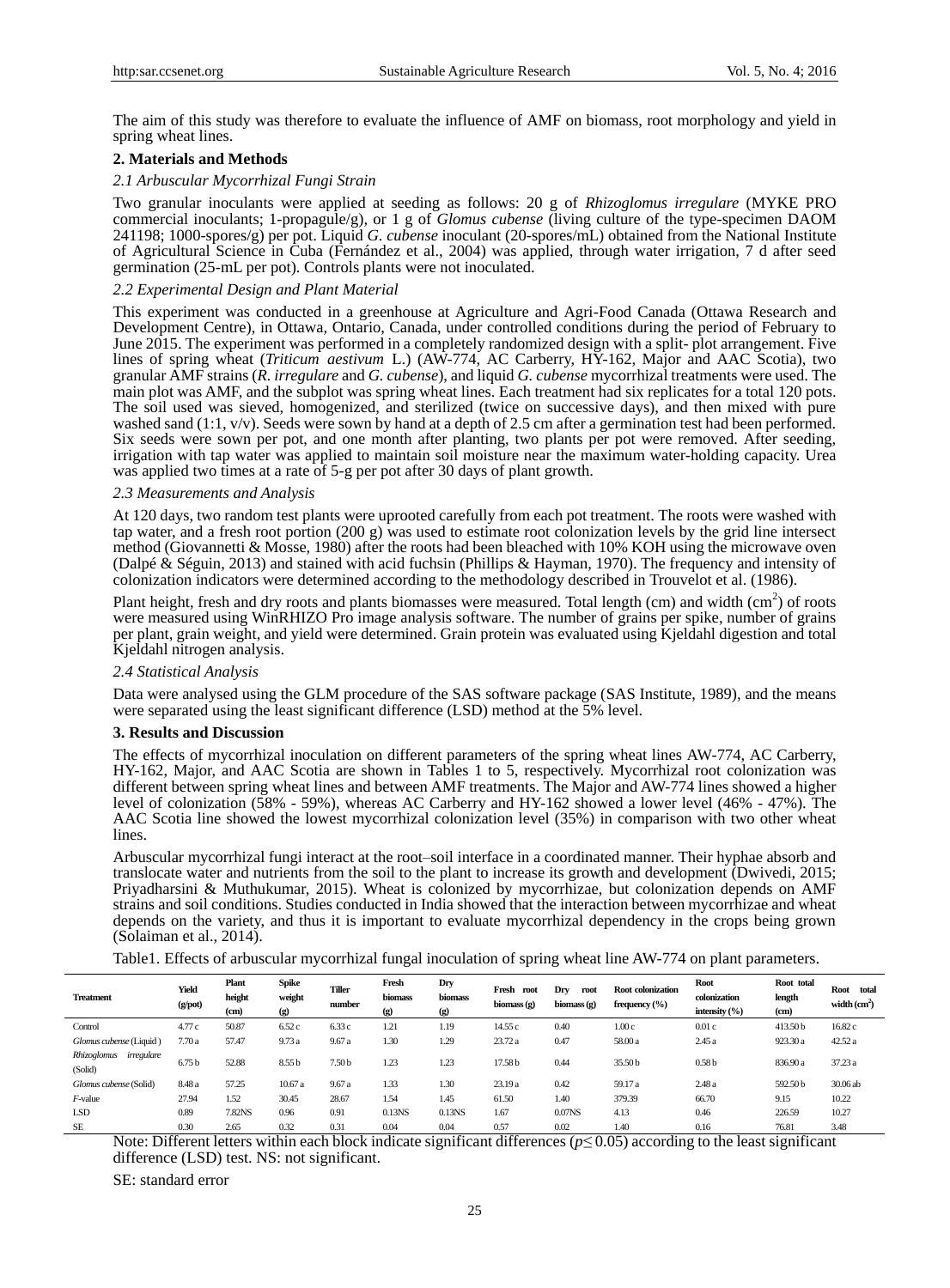Table 2. Effects of arbuscular mycorrhizal fungal inoculation of spring wheat line AC Carberry on plant parameters.

| <b>Treatment</b>          | Yield<br>(g <sub>/pot</sub> ) | Plant<br>height    | <b>Spike</b><br>weight | <b>Tiller</b><br>number | Fresh<br>biomass  | Dry<br>biomass    | Fresh<br>root               | Dry root<br>biomass | Root<br>colonization | Root<br>colonization | Root<br>total | Root<br>total      |
|---------------------------|-------------------------------|--------------------|------------------------|-------------------------|-------------------|-------------------|-----------------------------|---------------------|----------------------|----------------------|---------------|--------------------|
|                           |                               | (cm)               | (g)                    |                         | (g)               | (g)               | biomass                     | (g)                 | frequency            | intensity $(\% )$    | length        | width              |
|                           |                               |                    |                        |                         |                   |                   | $\left( \mathbf{g} \right)$ |                     | (%)                  |                      | (cm)          | (cm <sup>2</sup> ) |
| Control                   | 3.66 <sub>b</sub>             | 42.83 <sub>b</sub> | 4.96 <sub>b</sub>      | 6.33 c                  | 0.90 <sub>b</sub> | 0.87 <sub>b</sub> | 11.05d                      | 0.25c               | 1.00c                | 0.01 <sub>d</sub>    | 391.55b       | 16.51 <sub>b</sub> |
| Glomus<br>cubense         | 5.22 a                        | 49.40 a            | 7.06 a                 | 10.17a                  | 1.17 a            | 1.15 a            | 19.52 <sub>b</sub>          | 0.34a               | 47.50a               | 2.23a                | 383.84b       | 15.89 b            |
| (Liquid)                  |                               |                    |                        |                         |                   |                   |                             |                     |                      |                      |               |                    |
| Rhizoglomus               | 4.46 ab                       | 44.12 b            | 6.35a                  | 7.00c                   | $1.05$ ab         | $1.02$ ab         | 14.16c                      | 0.31 <sub>b</sub>   | 36.67 <sub>b</sub>   | 0.60c                | 494.60 a      | 23.26a             |
| <i>irregulare</i> (Solid) |                               |                    |                        |                         |                   |                   |                             |                     |                      |                      |               |                    |
| Glomus<br>cubense         | 5.22 a                        | 49.43 a            | 7.12a                  | 8.67 a                  | 1.19a             | 1.16a             | 20.89 a                     | 0.37a               | 46.83a               | 1.83 <sub>b</sub>    | 559.05 a      | 26.33a             |
| (Solid)                   |                               |                    |                        |                         |                   |                   |                             |                     |                      |                      |               |                    |
| $F$ -value                | 6.26                          | 6.74               | 7.51                   | 20.37                   | 5.24              | 5.67              | 125.50                      | 12.25               | 369.87               | 99.28                | 7.10          | 5.14               |
| <b>LSD</b>                | 0.88                          | 3.94               | 1.08                   | 1.13                    | 0.17              | 0.17              | 1.21                        | 0.04                | 3.36                 | 0.31                 | 93.67         | 6.67               |
| <b>SE</b>                 | 0.30                          | 1.34               | 0.37                   | 0.38                    | 0.06              | 0.06              | 0.41                        | 0.01                | 1.14                 | 0.10                 | 31.75         | 2.26               |

 $\frac{6.30}{1.34}$   $\frac{1.34}{0.37}$   $\frac{0.38}{0.06}$   $\frac{0.06}{0.06}$   $\frac{0.41}{0.01}$   $\frac{0.01}{0.01}$   $\frac{1.14}{0.10}$   $\frac{0.10}{31.75}$   $\frac{2.26}{0.26}$ <br>Note: Different letters within each block indicate significant differences ( difference (LSD) test. NS: not significant.

SE: standard error

Table 3. Effects of arbuscular mycorrhizal fungal inoculation of spring wheat line HY-162 on plant parameters.

| <b>Treatment</b>                     | Yield<br>(g <sub>/pot</sub> ) | Plant<br>height<br>(c <sub>m</sub> ) | <b>Spike</b><br>weight<br>(g) | Tiller<br>number  | Fresh<br><b>biomass</b><br>(g) | Dry<br>biomass<br>(g) | Fresh<br>root<br>biomass<br>(g) | Dry<br>root<br>biomass<br>(g) | Root<br>colonization<br>frequency $(\% )$ | Root<br>colonization<br>intensity $(\% )$ | <b>Root</b> total<br>length<br>$\rm (cm)$ | Root<br>total<br>width<br>(cm <sup>2</sup> ) |
|--------------------------------------|-------------------------------|--------------------------------------|-------------------------------|-------------------|--------------------------------|-----------------------|---------------------------------|-------------------------------|-------------------------------------------|-------------------------------------------|-------------------------------------------|----------------------------------------------|
| Control                              | 3.48 <sub>b</sub>             | 31.35c                               | 4.79 <sub>b</sub>             | 6.33 <sub>b</sub> | 0.75 <sub>b</sub>              | 0.74 <sub>b</sub>     | 9.53b                           | 0.19 <sub>b</sub>             | 1.00c                                     | 0.01 <sub>d</sub>                         | 348.75                                    | 16.12                                        |
| <b>Glomus</b><br>cubense<br>(Liquid) | 4.70 a                        | 42.10a                               | 5.90 a                        | 8.33a             | 0.98a                          | 0.96a                 | 13.71a                          | 0.26a                         | 45.67 a                                   | 6.52a                                     | 384.23                                    | 18.82                                        |
| Rhizoglomus<br>irregulare (Solid)    | 3.68 <sub>b</sub>             | 36.50b                               | 5.01 <sub>b</sub>             | 6.33 <sub>b</sub> | $0.87$ ab                      | $0.85$ ab             | 10.25 <sub>b</sub>              | 0.24a                         | 36.50b                                    | 0.60c                                     | 390.50                                    | 15.82                                        |
| cubense<br><b>Glomus</b><br>(Solid)  | 4.64a                         | 42.03a                               | 5.94 a                        | 8.50 a            | 1.00a                          | 0.98a                 | 13.05a                          | $0.24$ ab                     | 47.50a                                    | 2.23 <sub>b</sub>                         | 354.38                                    | 16.43                                        |
| $F$ -value                           | 7.10                          | 15.87                                | 5.49                          | 18.33             | 4.26                           | 3.78                  | 20.11                           | 2.67                          | 519.32                                    | 1.56                                      | 0.46                                      | 0.92                                         |
| <b>LSD</b>                           | 0.71                          | 3.81                                 | 0.75                          | 0.83              | 0.16                           | 0.17                  | 1.35                            | 0.05                          | 2.80                                      | 6.93                                      | 90.78NS                                   | 4.23NS                                       |
| <b>SE</b>                            | 0.24                          | 1.29                                 | 0.25                          | 0.28              | 0.06                           | 0.06                  | 0.46                            | 0.02                          | 0.95                                      | 2.35                                      | 30.67                                     | 1.44                                         |

Note: Different letters within each block indicate significant differences (*p≤* 0.05) according to the least significant difference (LSD) test. NS: not significant.

SE: standard error

Table 4. Effects of arbuscular mycorrhizal fungal inoculation of spring wheat line Major on plant parameters.

| <b>Treatment</b>                  | Yield<br>$(g$ /pot) | Plant<br>height<br>(c <sub>m</sub> ) | <b>Spike</b><br>weight<br>(g) | <b>Tiller</b><br>number | Fresh<br>biomass<br>(g) | Dry<br>biomass<br>(g) | Fresh<br>root<br>biomass<br>(g) | Dry root<br>biomass<br>(g) | Root<br>colonization<br>frequency<br>$(\%)$ | Root<br>colonization<br>intensity $(\% )$ | <b>Root</b> total<br>length<br>(c <sub>m</sub> ) | Root<br>total<br>width<br>(cm <sup>2</sup> ) |
|-----------------------------------|---------------------|--------------------------------------|-------------------------------|-------------------------|-------------------------|-----------------------|---------------------------------|----------------------------|---------------------------------------------|-------------------------------------------|--------------------------------------------------|----------------------------------------------|
| Control                           | 4.73c               | 50.21c                               | 7.09c                         | 6.17 <sub>b</sub>       | 1.31 <sub>b</sub>       | 1.28 b                | 15.60c                          | 0.41c                      | 1.00c                                       | 0.01c                                     | 433.06 c                                         | 17.18c                                       |
| Glomus<br>cubense<br>(Liquid)     | 7.45 a              | 79.37a                               | 9.78 a                        | 9.17 a                  | 1.59 a                  | 1.58 a                | 36.25a                          | 0.73a                      | 58.17 a                                     | 2.47a                                     | 988.21 a                                         | 43.00a                                       |
| Rhizoglomus<br>irregulare (Solid) | 6.38 <sub>b</sub>   | 56.90b                               | 8.42 b                        | 6.83 <sub>b</sub>       | 1.39 <sub>b</sub>       | 1.37 <sub>b</sub>     | 24.46 b                         | 0.47 <sub>b</sub>          | 38.33 b                                     | 0.79 <sub>b</sub>                         | 736.96b                                          | 33.76b                                       |
| Glomus<br>cubense<br>(Solid)      | 7.87 a              | 79.62a                               | 9.60a                         | 10.17 a                 | 1.60a                   | 1.59 a                | 35.95 a                         | 0.74a                      | 58.00 a                                     | 2.45a                                     | 1010.02a                                         | 48.04a                                       |
| $F$ -value                        | 16.10               | 119.38                               | 10.59                         | 28.04                   | 11.99                   | 11.95                 | 163.71                          | 154.00                     | 429.18                                      | 48.11                                     | 31.24                                            | 47.05                                        |
| <b>LSD</b>                        | 1.03                | 4.11                                 | 1.13                          | 1.05                    | 0.12                    | 0.13                  | 2.29                            | 0.04                       | 3.87                                        | 0.52                                      | 142.25                                           | 5.83                                         |
| <b>SE</b>                         | 0.35                | 1.39                                 | 0.38                          | 0.36                    | 0.04                    | 0.04                  | 0.78                            | 0.01                       | 1.31                                        | 0.18                                      | 48.22                                            | 1.98                                         |

 $\frac{0.35}{0.35}$   $\frac{1.39}{0.38}$   $\frac{0.38}{0.36}$   $\frac{0.04}{0.04}$   $\frac{0.78}{0.78}$   $\frac{0.01}{0.13}$   $\frac{0.18}{0.18}$   $\frac{48.22}{0.82}$   $\frac{1.98}{0.19}$ <br>Note: Different letters within each block indicate significant differences ( difference (LSD) test. SE: standard error

Table 5. Effects of arbuscular mycorrhizal fungal inoculation of spring wheat line AC Scotia on plant parameters.

| <b>Treatment<sup>a</sup></b>             | Yield<br>(g <sub>/</sub> pot) | Plant<br>height<br>(c <sub>m</sub> ) | <b>Spike</b><br>weight<br>(g) | Tiller<br>number | Fresh<br>biomass<br>(g) | Dry<br>biomass<br>(g) | Fresh<br>root<br>biomass<br>$\left( \mathbf{g} \right)$ | Dry root<br>biomass<br>(g) | Root<br>colonization<br>frequency<br>(%) | Root<br>colonization<br>intensity $(\% )$ | Root<br>total<br>length<br>(c <sub>m</sub> ) | Root<br>total<br>width<br>(cm) |
|------------------------------------------|-------------------------------|--------------------------------------|-------------------------------|------------------|-------------------------|-----------------------|---------------------------------------------------------|----------------------------|------------------------------------------|-------------------------------------------|----------------------------------------------|--------------------------------|
| Control                                  | 5.28b                         | 40.67                                | 7.81b                         | 5.50             | 1.21                    | 1.19                  | 8.73 c                                                  | 0.21 <sub>b</sub>          | 1.00 <sub>b</sub>                        | 0.01 <sub>b</sub>                         | 403.75ab                                     | 16.73ab                        |
| <b>Glomus</b><br>cubense<br>(Liquid)     | 6.08a                         | 41.87                                | 9.09a                         | 5.67             | 1.22                    | 1.20                  | 12,05 a                                                 | 0.25a                      | 35.66 a                                  | 0.58a                                     | 488.80 a                                     | 23.44a                         |
| Rhizoglomus<br><i>irregulare</i> (Solid) | 5.62ab                        | 41.00                                | 7.69b                         | 5.33             | 1.19                    | 1.17                  | 10.63 <sub>b</sub>                                      | $0.22$ ab                  | 35.50 a                                  | 0.56a                                     | 485.05 a                                     | 21.66ab                        |
| ubense<br><b>Glomus</b><br>(Solid)       | 5.98ab                        | 40.80                                | 8.22ab                        | 5.50             | 1.21                    | 1.19                  | 12.43 a                                                 | $0.24$ ab                  | 36.50 a                                  | 0.59a                                     | 285.10b                                      | 15.55b                         |
| $F$ -value                               | 1.91                          | 0.19                                 | 3.82                          | 0.39             | 0.05                    | 0.05                  | 15.25                                                   | 1.86                       | 298.69                                   | 197.06                                    | 3.79                                         | 2.65                           |
| <b>LSD</b>                               | 0.77                          | 3.67NS                               | 0.95                          | 0.64NS           | 0.13 <sub>NS</sub>      | 0.14 <sub>NS</sub>    | 1.26                                                    | 0.04                       | 2.98                                     | 0.06                                      | 144.69                                       | 6.90                           |
| <b>SE</b>                                | 0.26                          | 1.24                                 | 0.32                          | 0.22             | 0.05                    | 0.05                  | 0.43                                                    | 0.01                       | 1.01                                     | 0.02                                      | 49.05                                        | 2.34                           |

SE  $0.26$  1.24 0.32 0.22 0.05 0.05 0.43 0.01 1.01 0.02 49.05 2.34<br>Note: Different letters within each block indicate significant differences (p≤ 0.05) according to the least significant difference (LSD) test. NS: not significant.

SE: standard error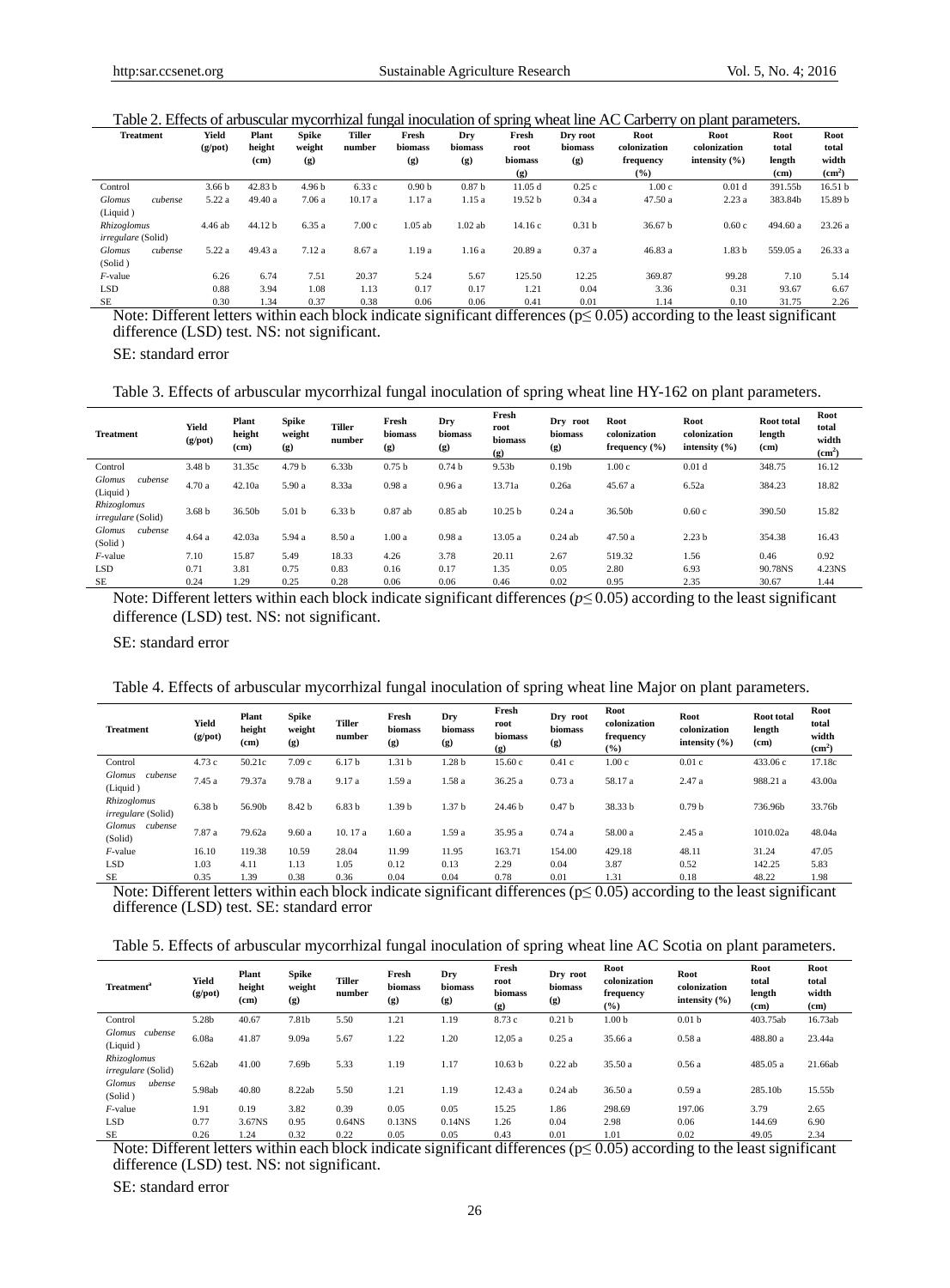The mycorrhizal colonization results showed differences between *G.cubense* and *R.irregulare,* which could be related to infectivity. Some studies demonstrated that fungal infectivity can be associated with differences in inoculum level and in the ability of the fungi to colonize roots (Solaiman et al., 2014). In our case, the inoculum concentration was different for both strains; such a difference can induce variations in fungal colonization and interfere with the relationship between inoculum level and infectivity. However, other research demonstrated a positive effect of the *G.cubense* strain in a different crop grown in red soil with low to high fertility (Rivera et al., 2007). The mycorrhizal colonization levels obtained in the present study are similar to those reported for rice cultivation in saline conditions (Fernández et al., 2011).

The root morphology results showed significant differences between wheat lines, but for the HY-162 line, no positive effect to AMF was found. A comprehensive analysis of root morphology variables for the Major wheat line showed that *G.cubense* was more effective than *R.irregulare*. The results for these variables were in agreement with those for fungal colonization. Although root morphological variables for the AAC Scotia line showed significant differences, the level of mycorrhizal colonization was low, with no significant differences from the levels for the other lines, and exceeded only the level for the control treatment.

Significant differences in plant growth indicators (plant height, fresh and dry weights of roots and biomass) between all five wheat lines under study were determinated. In two lines (AW-774 and AAC Scotia), inoculation with AMF strains showed no positive effect on plant height, but in the rest of the lines, significant differences were obtained in relation to the control treatment.

The tallest plants were achieved with the Major wheat line, at 79 cm, in the treatments inoculated with *G.cubense,*  whereas inoculation of Major with *R.irregulare* produced a height of 56 cm. Inoculation with liquid and solid *G.cubense* stimulated plant height for the AC Carberry and HY-162 wheat lines, with values of 49 and 42 cm, respectively. Root dry weight differed between wheat lines and between inoculation treatments. The AW-774 wheat line did not show significant differences for this indicator, but levels were variable and exceeded the value for the control treatment.

Plant growth indicators can be used to evaluate benefits when microorganisms are applied, given that plant growth and development are stimulated significantly. Our results show differences depending on the AMF strains and spring wheat lines, but inoculant treatment responded to fungal colonization. The results were higher when *G.cubense* (liquid and solid) inoculum was applied. This response could be related to mycorrhizal effectiveness (Bonfante & Genre, 2010; Fernández et al., 2011). The positive effect of AMF on the height and development of the aerial part and root system of plants was previouly reported in various crops, including maize (*Zea mays*) (Sheng et al., 2011), tomato (*Solanum lycopersicum*) (Hajiboland et al., 2010), wheat (*Triticum aestivum*)(Stonor et al., 2014), rice (*Oryza sativa*) (Fernández et al., 2011) and pepper (*Capsicum annuum*)(Çekiç et al., 2012).

The yield of a crop is the end result of the interaction of several factors. In this study, differences between AMF strains and between wheat lines were found for yield components. Inoculation with liquid and solid *G.cubense* increased tiller number and spike weight in four of the wheat lines (AW-774, AC Carberry, HY-162, and Major). Inoculation with *R.irregulare* increased the levels of those indicators as well, but to a lower extent than inoculation with *G.cubense* did. Wheat yield was stimulated by AMF inoculation. Inoculation with liquid and solid *G.cubense* was more effective than inoculation with *R.irregulare* was, but both species showed better results than control treatment.

The effects of mycorrhizal inoculation on total nitrogen and grain protein in the spring wheat lines are shown in Table -6. In this case, AMF inoculation did not have a positive effect for both indicators, and only the HY-162 line showed significant differences. This response could be related to the fertilization and mineral requirements of each wheat line.

| <b>Treatment<sup>a</sup></b> |                       | AW-774                   |                       | <b>AC Carberry</b>       |                       | <b>HY-162</b>            |                       | Major                    | <b>AAC</b> Scotia     |                          |  |
|------------------------------|-----------------------|--------------------------|-----------------------|--------------------------|-----------------------|--------------------------|-----------------------|--------------------------|-----------------------|--------------------------|--|
|                              | <b>Total N</b><br>(%) | Grain<br>protein $(\% )$ | <b>Total N</b><br>(%) | Grain<br>protein $(\% )$ | <b>Total N</b><br>(%) | Grain<br>protein $(\% )$ | <b>Total N</b><br>(%) | Grain<br>protein $(\% )$ | <b>Total N</b><br>(%) | Grain<br>protein $(\% )$ |  |
| Control                      | 3.27                  | 18.63                    | 3.50 <sub>b</sub>     | 20.03                    | 3.87ab                | 22.10ab                  | 3.80                  | 21.66                    | 3.51                  | 19.96                    |  |
| Glomus cubense               | 3.27                  | 18.63                    | 3.70a                 | 21.10                    | 3.98a                 | 22.70a                   | 3.67                  | 21.00                    | 3.70                  | 21.10                    |  |
| (Liquid)                     |                       |                          |                       |                          |                       |                          |                       |                          |                       |                          |  |
| Rhizoglomus                  | 3.29                  | 18.73                    | 3.60ab                | 20.53                    | 3.60c                 | 20.56c                   | 3.37                  | 19.20                    | 3.60                  | 20.53                    |  |
| <i>irregulare</i> (Solid)    |                       |                          |                       |                          |                       |                          |                       |                          |                       |                          |  |
| Glomus cubense               | 3.43                  | 19.56                    | 3.64a                 | 20.80                    | 3.68bc                | 21.00bc                  | 3.49                  | 19.90                    | 3.45                  | 19.70                    |  |
| (Solid)                      |                       |                          |                       |                          |                       |                          |                       |                          |                       |                          |  |
| $F$ -value                   | 0.61                  | 0.62                     | 2.45                  | 2.24                     | 6.88                  | 6.94                     | 1.78                  | 1.77                     | 0.39                  | 0.37                     |  |
| <b>LSD</b>                   | 0.32 <sub>NS</sub>    | 1.87NS                   | 0.17                  | 0.98NS                   | 0.21                  | 1.21                     | $0.46$ NS             | 2.70NS                   | 0.58NS                | 3.35NS                   |  |
| <b>SE</b>                    | 0.10                  | 0.58                     | 0.05                  | 0.30                     | 0.07                  | 0.37                     | 0.14                  | 0.83                     | 0.18                  | 1.03                     |  |

Table 6. Effects of arbuscular mycorrhizal fungal inoculation of spring wheat lines on total nitrogen (N) and grain protein.

Note: Different letters within each block indicate significant differences (*p≤* 0.05) according to the least significant difference (LSD) test. NS: not significant. SE: standard error

The results showed a positive effect of inoculation in comparison with the control treatment. Liquid and solid *G.cubense* inoculant produced better results than inoculation with R.*irregulare*. Fungus indicators were in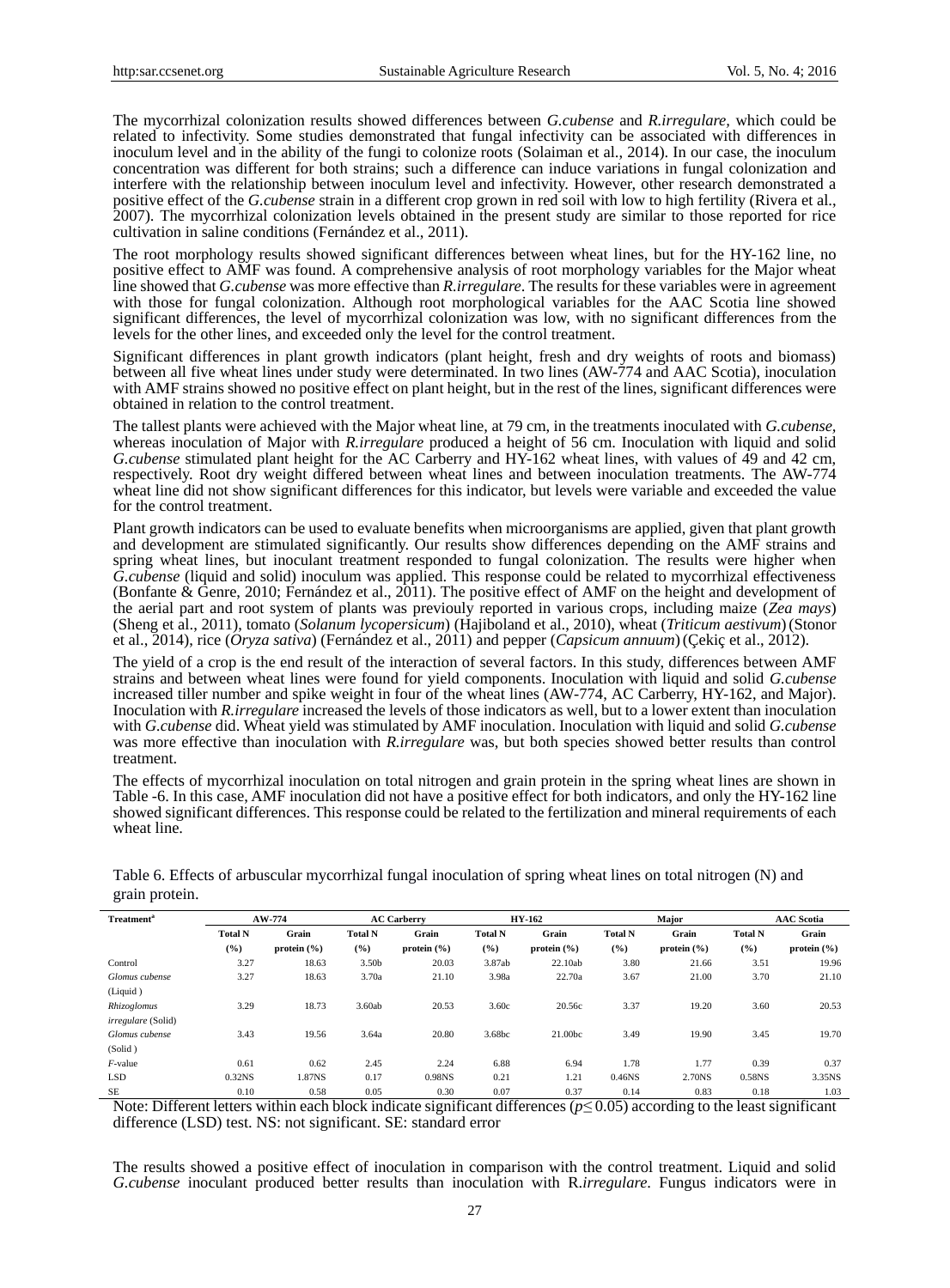agreement with root morphological parameters because of the effect induced by AMF activity. Yield increased significantly in the mycorrhizal treatments.

## **Acknowledgements**

This work was supported by a Government of Canada international scholarship (Emerging Leaders in the Americas Program). The authors would like to acknowledge Agriculture and Agri-Food Canada greenhouse staff members Art Smith and Kathie Upton for their help maintaining the set-up.

#### **References**

- Adesemoye, A. O., & Kloepper, J. W. (2009). Plant-microbes interactions in enhanced fertilizer-use efficiency. *Applied Microbiology and Biotechnology, 85*, 1-12. http://dx.doi.org/10.1007/s00253-009-2196-0
- Banuelos, J., Alarcón, A., Larsen, J., Cruz-Sánchez, S., & Trejo, D. (2014). Interactions between arbuscular mycorrhizal fungi and Meloidogyne incognita in the ornamental plant Impatiens balsamina. *Journal of Soil Science and Plant Nutrition, 14*, 63-74.
- Bonfante, P., & Genre, A. (2010). Mechanisms underlying beneficial plant–fungus interactions in mycorrhizal symbiosis. *Nature Communications, 1*, 48. http://dx.doi.org/10.1038/ncomms1046
- Çekiç, F. Ö., Ünyayar, S., & Ortaş, I. (2012). Effects of arbuscular mycorrhizal inoculation on biochemical parameters in *Capsicum annuum* grown under long term salt stress. *Turkish Journal of Botany, 36*, 63-72.
- Cicatelli, A., Todeschini, V., Lingua, G., Biondi, S., Torrigiani, P., & Castiglione, S. (2014). Epigenetic control of heavy metal stress response in mycorrhizal versus non-mycorrhizal poplar plants. *Environmental Science and Pollution Research, 21*, 1723-1737. http://dx.doi.org/10.1007/s11356-013-2072-4
- Dalpé, Y., & Séguin, S. M. (2013). [Microwave assisted technology for the clearing and staining of arbuscular](http://dx.doi.org/10.1007/s00572-012-0472-9)  [mycorrhizal fungi in roots.](http://dx.doi.org/10.1007/s00572-012-0472-9) *Mycorrhiza, 23*, 333-340. http://dx.doi.org/10.1007/s00572-012-0472-9
- Dwivedi, O. P. (2015). Distribution and association of arbuscular mycorrhizal fungi in different cultivars of wheat from Lalganj Pratapgarh District of Utter Pradesh, India. *Advances in Bioscience and Biotechnology, 6*, 353-357. http://dx.doi.org/10.4236/abb.2015.65034
- Fedoroff , N. V., Battisti, D. S., Beachy, R. N., Cooper, P. J. M., Fischhoff, D. A., Hodges, C. N., & Zhu, J. K. (2010). Radically rethinking agriculture for the 21st century. *Science, 327*, 833-834. http://dx.doi.org/10.1126/science.1186834
- Fernández, F., Dell'Amico, J. M., Angoa, M. V., & de la Providencia, I. E. (2011). Use of a liquid inoculum of the arbuscular mycorrhizal fungi *Glomus hoi* in rice plants cultivated in a saline Gleysol: A new alternative to inoculate. *Journal of Plant Breeding and Crop Science, 3*, 24-33.
- Fernández, F., Dell'Amico, J. M., & Pérez, Y. (2004). Producto inoculante micorrizógeno líquido. Cuban Patent 23479.
- Garnett, T., Appleby, M. C., Balmford, A., Bateman, I. J., Benton, T. G., Bloomer, P., & Godfray, H. C. J. (2013). Sustainable intensification in agriculture: Premises and policies. *Science, 341*, 33-34. http://dx.doi.org/10.1126/science.1234485
- Gianinazzi, S., & Vosátka, M. (2004). Inoculum of arbuscular mycorrhizal fungi for production systems: science meets business. *Canadian Journal of Botany, 82*, 1264-1271. http://dx.doi.org/10.1139/b04-072
- Giovannetti, M., & Mosse, B. (1980). An evaluation of techniques for measuring vesicular–arbuscular mycorrhizal infection in roots. New *Phytologist.* 84. 489-500. mycorrhizal infection in roots. *New Phytologist, 84*, 489-500. http://dx.doi.org/10.1111/j.1469-8137.1980.tb04556.x
- Graham, J. H. (2008). Scaling-up evaluation of field functioning of arbuscular mycorrhizal fungi. *New Phytologist*, *180*, 1-2. http://dx.doi.org/10.1111/j.1469-8137.2008.02608.x
- Hajiboland, R., Aliasgharzadeh, N., Laiegh, S. F., & Poschenrieder, C. (2010). Colonization with arbuscular mycorrhizal fungi improves salinity tolerance of tomato (*Solanum lycopersicum* L.) plants. *Plant and Soil*, *331*, 313-327. http://dx.doi.org/10.1007/s11104-009-0255-z
- Mrnka, L., Kuchár, M., Cieslarová, Z., Matějka, P., Száková, J., Tlustoš, P., & Vosátka, M. (2012). Effects of endoand ectomycorrhizal fungi on physiological parameters and heavy metals accumulation of two species from the family Salicaceae. Water, Air and Soil Pollution, 223, 399-410. the family Salicaceae. *Water, Air and Soil Pollution, 223*, 399-410. http://dx.doi.org/10.1007/s11270-011-0868-8
- Mueller, N. D., Gerber, J. S., Johnston, M., Ray, D. K., Ramankutty, N., & Foley, J. A. (2012). Closing yield gaps through nutrient and water management. *Nature, 490*, 254-257. http://dx.doi.org/10.1038/nature11420
- Neumann, E., & George, E. (2010). Nutrient uptake: The arbuscular mycorrhiza fungal symbiosis as a plant nutrient acquisition strategy. In: H. Koltai & Y. Kapulnik (Eds) *Arbuscular mycorrhizas: Physiology and function* (pp. 137-167). Dordrecht, Netherlands: Springer. http://dx.doi.org/10.1007/978-90-481-9489-6\_7
- Priyadharsini, P., & Muthukumar, T. (2015). Insight into the role of arbuscular mycorrhizal fungi in sustainable agriculture. In: P. Thangavel & G. Sridevi (Eds), Environmental sustainability: Role of green technologies (pp. 3-37). New Delhi:Springer. http://dx.doi.org/10.1007/978-81-322-2056-5\_1
- Rivera, R., Fernández, F., Fernández, K., Ruiz, L., Sánchez, C., & Riera, M. (2007). Advances in the management